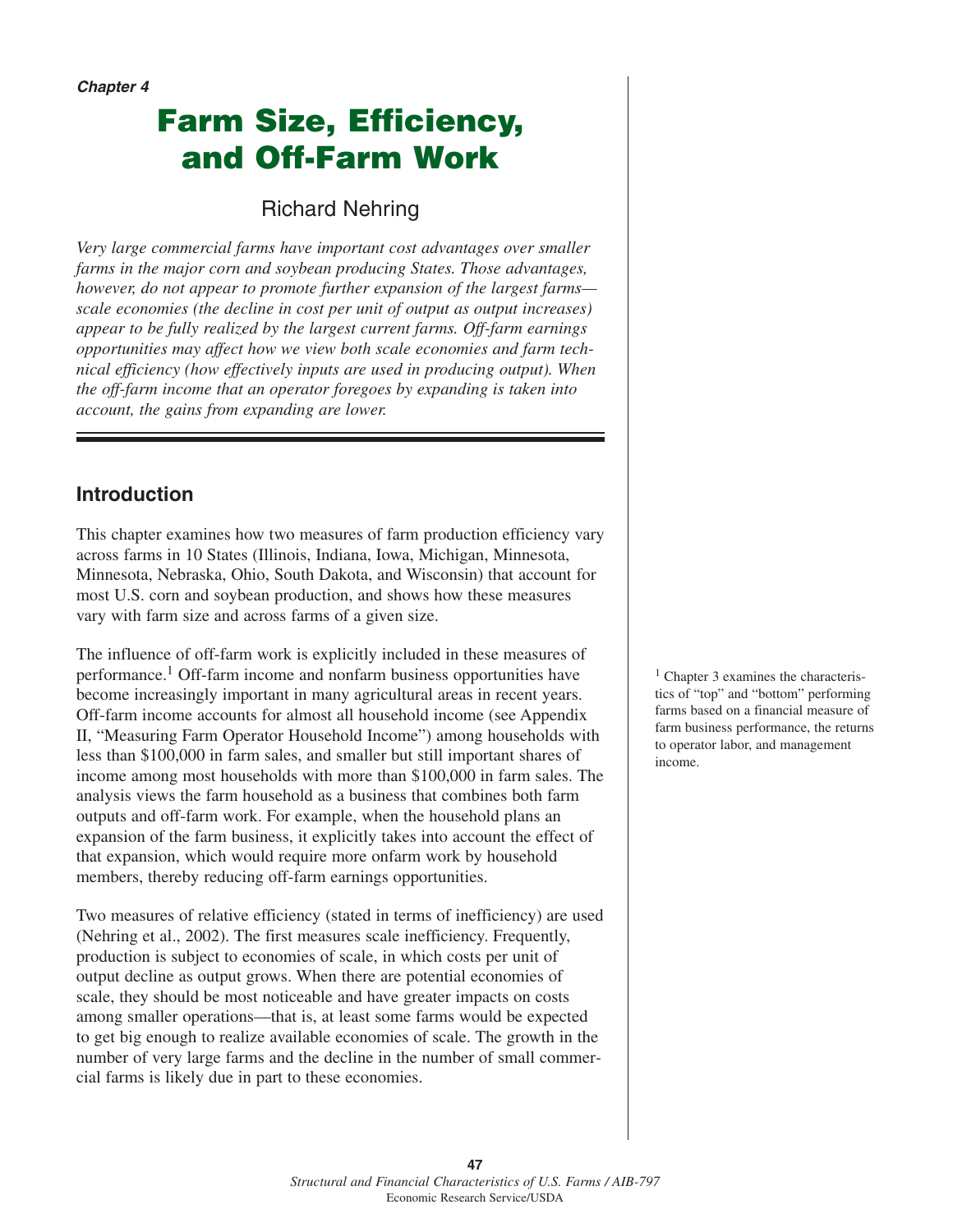The scale inefficiency measure reported here indicates the percentage decline in unit costs for every 1-percent increase in farm output. Hence, a value of 0.2 indicates that unit costs would decline by 0.2 percent for a 1 percent increase in output. A value of 0.0 indicates that unit costs would not change as farm size increased.

The second measure of inefficiency is technical inefficiency. Among farms of a given size, it is not uncommon to see a noticeable variation in costs. Some farms follow "best practices." They realize much lower costs than other operators by using technologies and techniques that best fit the farm's outputs and resource base. The technique used here isolates the best-practice farms within any size class, and measures technical inefficiency by how far other farms fell, on average, below best-practice farms. Specifically, an index of technical inefficiency is defined and set equal to 0 for best-practice farms. For other farms, the index measures the extent to which costs exceed a best-practice farm of the same size. For example, a farm with a technical inefficiency index of 10 realizes costs that are 10 percent greater than a best-practice farm with the same level of output.

Data from ARMS (see Appendix I) for 5 years (1996, 1997, 1998, 1999, and 2000) were used to analyze these measures. Representative farms were defined by assigning sample farms in the 10 States to 1 of 13 groups, classified by the primary occupation of the farm operator and the gross sales of the farm (table 4-1). Data for the representative farms were then developed by calculating mean data values for all the sample farms within each group. A total of 650 representative farms were used in the analysis (13 representative farms in each of 10 States for each of 5 years). Assigning farms to

#### **Table 4-1—Defining farm groups**

| Farm group | Farm typology category        | Gross value of sales |
|------------|-------------------------------|----------------------|
|            | Rural residence farms         |                      |
| 1          | Limited-resource, Retirement, |                      |
|            | & Residential/lifestyle       | \$2,499 or less      |
| 2          | Limited-resource, Retirement, |                      |
|            | & Residential/lifestyle       | \$2,500-\$29,999     |
| 3          | Limited-resource, Retirement, |                      |
|            | & Residential/lifestyle       | \$30,000-\$249,999   |
|            | Intermediate farms            |                      |
| 4          | Farming occupation-Low Sales  | \$9,999 or less      |
| 5          | Farming occupation-Low Sales  | \$10,000-\$29,999    |
| 6          | Farming occupation-Low Sales  | \$30,000-\$99,999    |
| 7          | Farming occupation-High Sales | \$100,000-\$175,000  |
| 8          | Farming occupation-High Sales | \$175,000-\$249,999  |
|            | Commercial farms              |                      |
| 9          | Large family farms            | \$250,000-\$330,000  |
| 10         | Large family farms            | \$333,001-\$410,000  |
| 11         | Large family farms            | \$410,001-\$499,999  |
| 12         | Very large family farms and   |                      |
|            | Nonfamily farms               | \$500,000-\$999,999  |
| 13         | Very large family farms and   |                      |
|            | Nonfamily farms               | \$1,000,000 or more  |

Source: USDA, Economic Research Service farm typology categories (see "Introduction" for further discussion).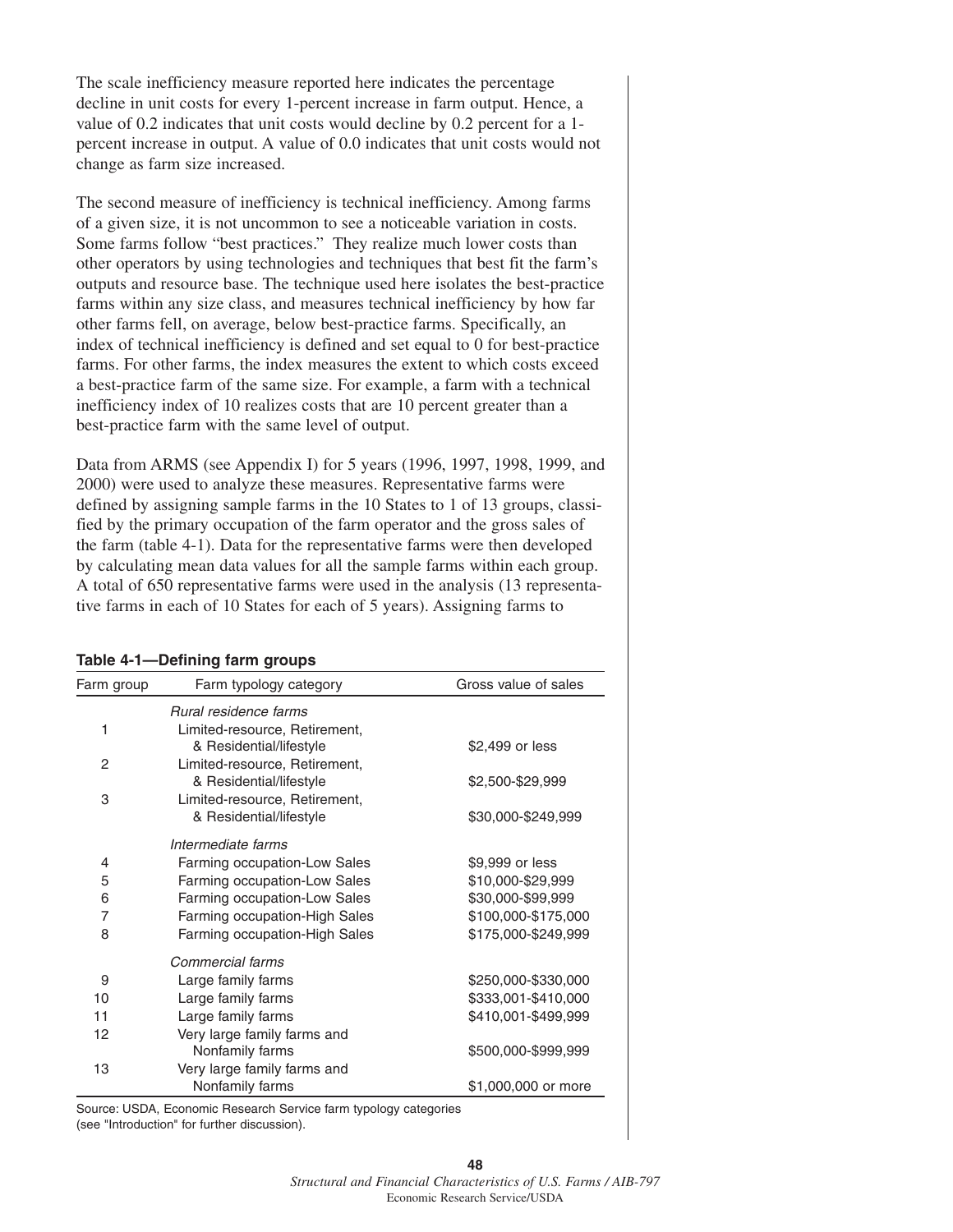groups and then developing a representative farm for each group greatly simplifies the task of statistical estimation.

#### **Large Farms Have Important Cost Advantages**

Statistical techniques were used to estimate measures of scale and technical inefficiency. The analysis controlled for other characteristics of the farm operation, such as the mix of commodities produced on the farm and input prices, and also controlled for characteristics of the farm operator and the operator's household, including age, education, experience, and off-farm work.

Based on the analysis, measures of scale inefficiency could be developed for farms in each group (these are mean estimates across years and States). Results (table 4-2) suggest that scale economies were pervasive and important. Among the smallest rural residence farms, the reported scale inefficiency measure is 0.43—costs per unit of output fall by 4.3 percent for every 10-percent increase in sales. This measure declines as rural residence farms get larger, as it should. But it is still quite large for farms with sales of \$30,000-\$249,999.

Groups 4 through 8 cover intermediate farms, small farms whose operators report farming as their major occupation. The number of these farms is

| Table 4-2—Measures of efficiency for different farm types and sizes |                                           |                                    |                                               |  |
|---------------------------------------------------------------------|-------------------------------------------|------------------------------------|-----------------------------------------------|--|
| Group<br>number                                                     | Farm type<br>and sales range <sup>1</sup> | Scale<br>inefficiency <sup>2</sup> | <b>Technical</b><br>inefficiency <sup>3</sup> |  |
|                                                                     |                                           | Measure                            |                                               |  |
|                                                                     | Rural residence                           |                                    |                                               |  |
| 1                                                                   | \$2,499 or less                           | 0.43                               | 5                                             |  |
| 2                                                                   | \$2,500-\$29,999                          | 0.33                               | 4                                             |  |
| 3                                                                   | \$30,000-\$249,999                        | 0.22                               | 5                                             |  |
|                                                                     | Intermediate                              |                                    |                                               |  |
| 4                                                                   | \$9,999 or less                           | 0.32                               | 5                                             |  |
| 5                                                                   | \$10,000-\$29,999                         | 0.28                               | 5                                             |  |
| 6                                                                   | \$30,000-\$99,999                         | 0.19                               | 5                                             |  |
| 7                                                                   | \$100,000-\$175,000                       | 0.13                               | 5                                             |  |
| 8                                                                   | \$175,000-\$249,999                       | 0.11                               | 5                                             |  |
|                                                                     | Commercial                                |                                    |                                               |  |
| 9                                                                   | \$250,000-\$330,000                       | 0.07                               | 5                                             |  |
| 10                                                                  | \$333,001-\$410,000                       | 0.05                               | 5                                             |  |
| 11                                                                  | \$410,001-\$499,999                       | 0.05                               | 5                                             |  |
| 12                                                                  | \$500,000-\$999,999                       | 0.06                               | 4                                             |  |
| 13                                                                  | \$1,000,000 or more                       | 0.02                               | 5                                             |  |

<sup>1</sup> Operators of rural residence farms do not report farming as their major occupation, while operators of intermediate farms do. Commercial farms include all farms with sales of at least \$250,000, regardless of occupation reported by the operator.  $2$  The percent by which average costs per unit of output would decrease if output increased by 1 percent . For example, for representative farms in group 8, average per unit costs would decrease by 0.11 percent for a 1-percent increase in output. <sup>3</sup> The percent by which average costs for all representative farms in a group exceed those of the most efficient representative farm in that group for a fixed level of output. For example, in group 8, farms on average have costs that are 5 percent higher than the most efficient farm in the group.

Source: Estimates based on data obtained from the Agricultural Resource Management Survey, Phase III, USDA, Economic Research Service.